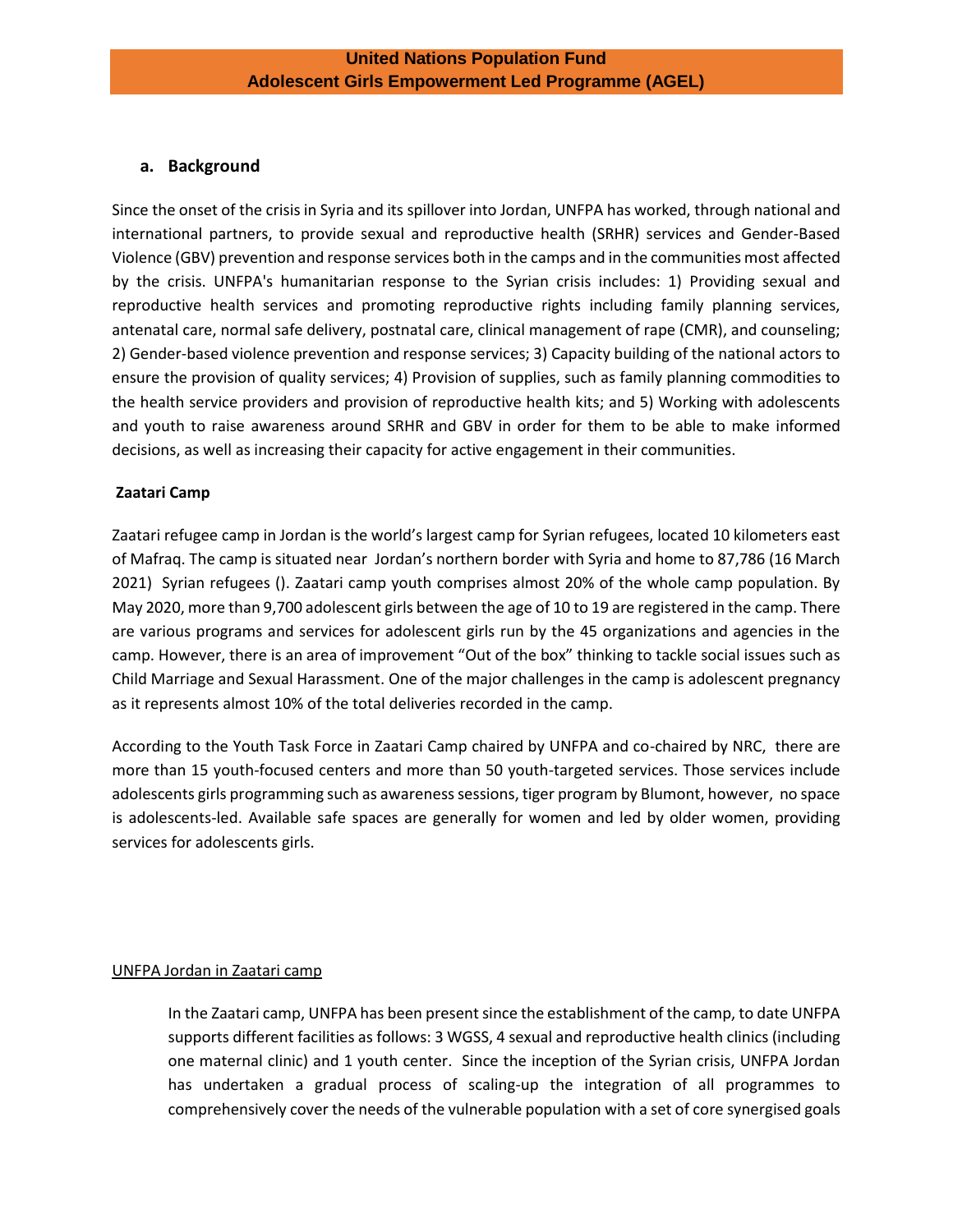to reduce maternal and neonatal morbidity and mortality, whilst strengthening the capacity of the Ministry of Health (MoH) and other national and international partners by providing training workshops for service providers to help address the increased pressure and caseload on health facilities for sexual and reproductive health services. As the lead coordinator for sexual and reproductive health services in Jordan, UNFPA ensures that all of our implementing partners providing reproductive health information and services receive necessary training to provide quality information and services. UNFPA has also worked with its partners to identify information and training gaps and address them in a timely manner, whilst avoiding duplication in service provision.

In 2015, UNFPA partnered with Questscope and established the first youth-led center in the camp. The center "Space for Change'' is fully managed and led by Syrian refugee youth with the supervision and support of Questscope staff. The process entailed intensive training programs for Syrian refugees on management skills, M&E, principles and theories of youth workers, peer education, SRHR, GBV, and many other skills to support youth managing the center and providing services in the camp. UNFPA is the chair of the Youth Task Force in Zaatari advocating for the compact for young people in humanitarian action agenda, with a focus on adolescents girls' active participation and engagement in shaping their lives, and commitment to build the capacity of youth and adolescents to achieve their full potential.

In doing so, community engagement and youth participation have proven critical for ensuring increased access to SRH and protection information and services for all people within the camp; the result of which was the establishment of UNFPA's "Community and Training Center" (CTC) during 2018. During 2018, the initial focus of the CTC was on establishing and equipping the center, which lasted longer than had been anticipated. As a result, UNFPA determined to undertake the direct implementation of CTC activities itself during 2019 towards provide a dedicated forum for enhancing the capacity of Service Providers operating in Za'atari Camp on topics related to UNFPA's mandate and work scope; use the CTC for social mobilisation for activities and campaigns centered on SRH & GBV and Youth; and To use the CTC for community outreach including engagement of youth on SRH and GBV issues.

In 2020 UNFPA reviewed the scope and use of the center to ensure a strategic approach to fill identified gaps in the camp. As highlighted by the Youth Task Force in Zaatari camp, although there are several safe spaces and community centers in the camp, there is a lack of spaces dedicated to adolescent girls, where the objective is transformational change with the girls in charge of running activities and identify and promote solutions for their main GBV and SRHR concerns. To this end, UNFPA is looking into dedicating part of the CTC compound space to adolescent girls led activities across UNFPA programme components: GBV, SRH and youth.

#### **B. New proposed action: Adolescent Girls Empowerment Led Programme (AGEL)**

In line with the CPD and the new Girl Asset Framework approach, and based on our experience with the adolescent girls programme under Girl Shine- UNFPA Jordan is seeking to partner with an organization to implement an Adolescent girl led intervention as follow: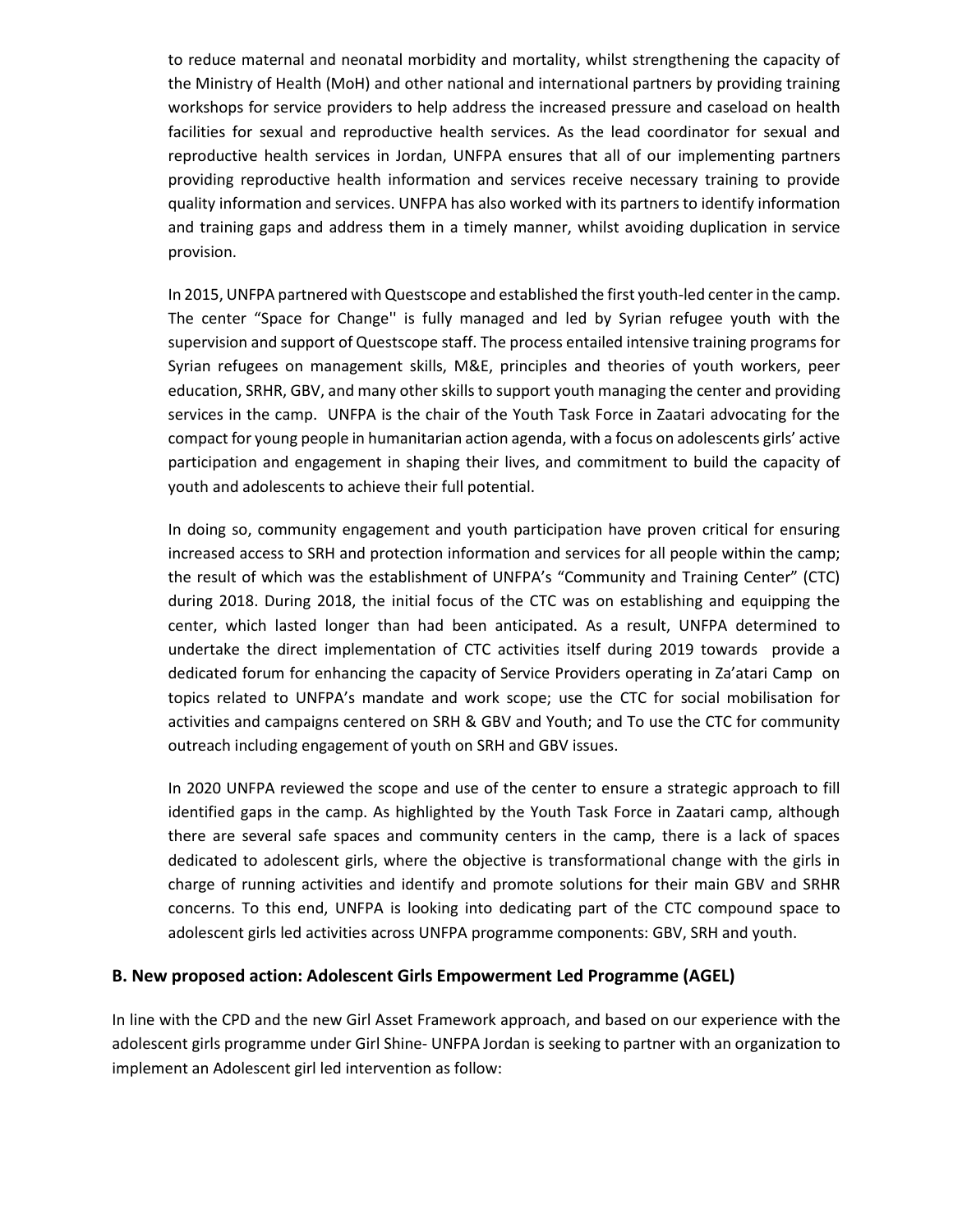**Adolescent girls Empowerment Led Programme Theory of change:** The theory of change behind the Adolescent Girls Empowerment Led Programme (AGEL) posited that adolescent girls are empowered by building their social, health, and economic assets that they can then draw on to reduce vulnerabilities and expand opportunities. In the long term, they will then increase their likelihood of completing school, and reducing risks of child marriages, unintended pregnancies, and other possibly detrimental outcomes.

## **AGEL objectives:**

- 1. To build the economic, social and health assets of disadvantaged adolescent girls and mentor young women in Zaatari Camp through leading activities in a safe space, over a period of 12 months;.
- 2. To equip group of mentors with leadership and management skills to run the center and their lives;
- 3. To propose innovative solutions to address main socio-health issues identified by the girls in the programme (for example child marriage or sexual harassment)
- 4. To improve referrals to the specialized GBV and SRH services in the camps and accessibility for adolescent girls
- 5. To propose innovative solutions to enhance adolescence utilization of contraception through a rights-based approach.

"Safe space" girls' clubs (SS-only), which included health and financial education, and life skills training with a focus on SRH and GBV during weekly girls group meetings led by young women mentors from the community. The mentors will be formed to lead activities and receive a compensation package as IBV.

A specialized partner will have the responsibility of building the capacity of the mentors and coaching them in their role. The center daily management will be the responsibility of the girls, for the management and running cost of the safe space and security it will be within the current management responsibilities. As we are working with mostly below 18 we need to have a clear emphasis on safe guardianship, and allocated strategy for parents engagement.

The work on the center will be including two main components. The first is management, and the second is technical support.

#### **Management of the center**

The center will be managed by the selected partner including all related running costs and day to day management of the center. This includes: running including water, electricity (fuel for generator), salary of CWs and security guards. Such as maintaining infrastructure, security of the center, logistics, coordination with camp management, securing approval for the project by MOSD, and other relevant tasks. Spaces dedicated to the AGEL initiative will be at exclusive use of this project to ensure accessibility, safety and security of the girls. A committee by the adolescents girls should be formulated at the start of the project to provide needed inputs and support for the management of the center.

#### **The technical support**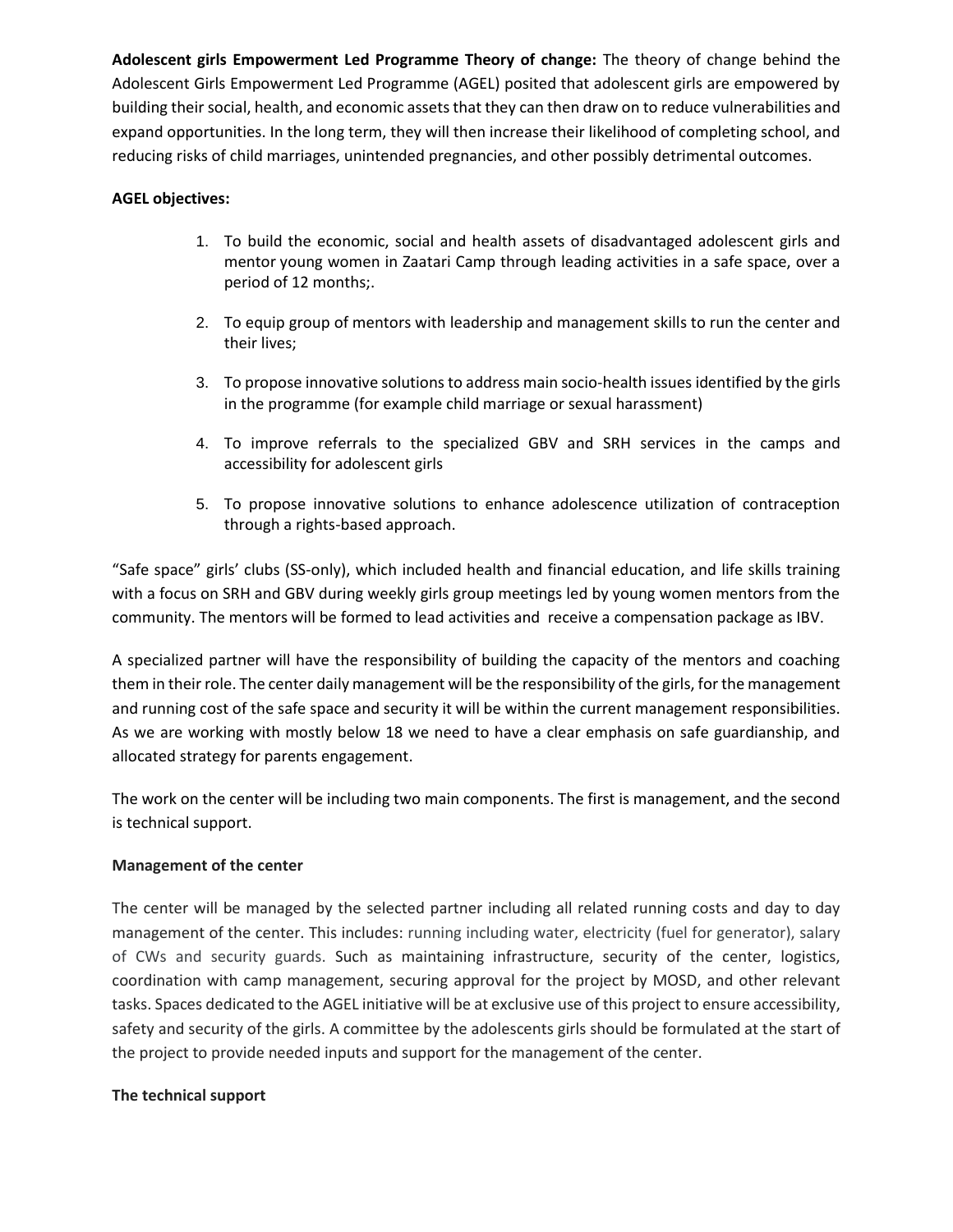The technical aspect will be led by the selected partner. The main role of the technical partner is to:

- 1. Initiate a clear selection process for a core group of adolescents girls in the camp that is representative of all geographical areas in the camp, and the different backgrounds and vulnerabilities in coordination with UNFPA partners in the camp mainly IFH andQuestscope, and in collaboration and coordination with the Youth Task Force.
- 2. Develop and provide comprehensive capacity building for the selected core team of adolescents to equip them with needed skills to manage and run the center
- 3. Provide comprehensive training of trainers module on (Girls Shine) training for a group of mentors (IBV's) who will provide the training for young adolescents girls in the camp
- 4. Propose interventions that addresses the economic empowerment aspect as part of the program
- 5. Engage with adolescents parents by providing specialized sessions on AYSRHR
- 6. Support community and parents engagement in the camp by creating a parents committee that will guide and support the project
- 7. Support adolescents girls led initiatives in the center by the provision of seed funding for their ideas related to healthy lifestyles, GBV and SRHR with focus on contraception for adolescents and youth
- 8. Document the process of establishing the center, with a clear reflection on lessons learned and good practices.

The specialized selected partner will be responsible for procuring needed materials for the girls activities according to their requests and plan and to document the initiative. Moreover, the partner has the responsibility to have a plan B for remote activities in case another lockdown occurs, this might include providing tablets or ITC/mobile credit support to girls to continue remote activities.

A baseline and endline assessment are expected to measure the impact on the girls assets.

# **Current Structure of the space:**

Currently, the CTC includes one SRH clinic. The CTC space has a total number of available 5 caravans: 3 big caravans: 2 designed for conducting training sessions, equipped with a data show,and one caravan that includes 2 separate rooms, one big caravan for meetings, and one small caravan currently used as an office. The space for the AGEL initiative (3 big caravans) will be at exclusive use for the girls considering the below:

# **Safe space structural considerations<sup>1</sup> :**

**Inside structure:** • A spacious activity room with the capacity to accommodate approximately 15-20 people; • A private room for provision of case management and individual counselling services that will be provided by IFH on demand and on monthly basis; • A day care area for children accompanying young mothers; and • A structure that is accessible for women and girls with disabilities.

<sup>&</sup>lt;sup>1</sup> According to Girl Shine Minimum Standards for safe space